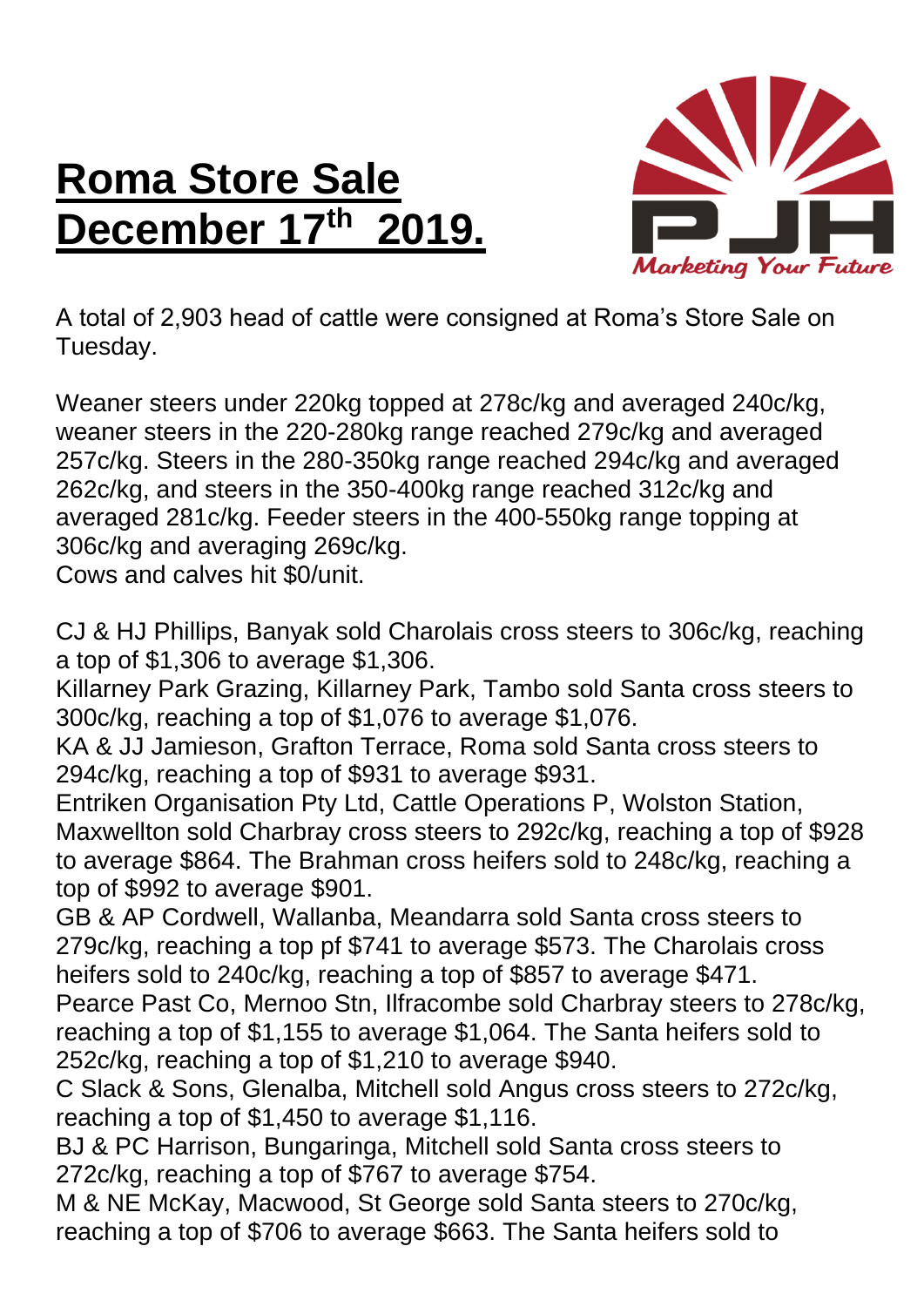246c/kg, reaching a top of \$738 to average \$586.

GR & ML Scott, Ruby Farm, Wallumbilla sold Charolais cross steers to 260c/kg, reaching a top of \$760 to average \$700. The Charolais cross heifers sold to 246c/kg, reaching a top of \$715 to average \$674.

Heifers under 220kg topped at 228c/kg and averaged 201c/kg, while heifers in the 220-280kg range topped at 246c/kg and averaged 220c/kg. Heifers in the 280-350kg range topped at 248c/kg, averaging 238c/kg. Heifers in the 350-450kg range topped at 250c/kg, averaging 240c/kg. JG & DR Nicholls, Bendemeer, Winton sold Santa cross heifers to 250c/kg, reaching

top of \$1,008 to average \$831.

DC Diamond Past Co, Mirri Mirri, Hannaford sold Hereford heifers to 250c/kg,

reaching a top of \$904 to average \$832.

CJ Melcer, Sorries, Roma sold Charolais cross heifers to 242c/kg, reaching a top of \$682 to average \$682.

7BH Grazing, Borah, Mitchell sold Santa cross heifers to 240c/kg, reaching a top of \$733 to average \$696.

D & T Birch, Callala, Augathella sold Brangus cross heifers to 238c/kg, reaching a top of \$701 to average \$625.

CD & RD Hay, Moonya, Wandoan sold Braford heifers to 236c/kg, reaching a top of \$669 to average \$592.

RJ & EJ Moore, Lynton Hills, Charleville sold Brahman cross heifers to 232c/kg, reaching a top of \$861 to average \$861.

K C Chandler, Glentulloch, Injune sold Simmental cross heifers to 228c/kg, reaching a top of \$582 to average \$529.

Cows in the 300-400kg range reached 202c/kg and averaged 143c/kg, while cows in the 400kg-500kg range reached 230c/kg and averaged 172c/kg. Cows over 500kg topped at 190c/kg, averaging 182c/kg.

> *NEXT STORE SALE IS \*\* 7 th JANUARY 2020\*\* PJH sell 4 th position.*